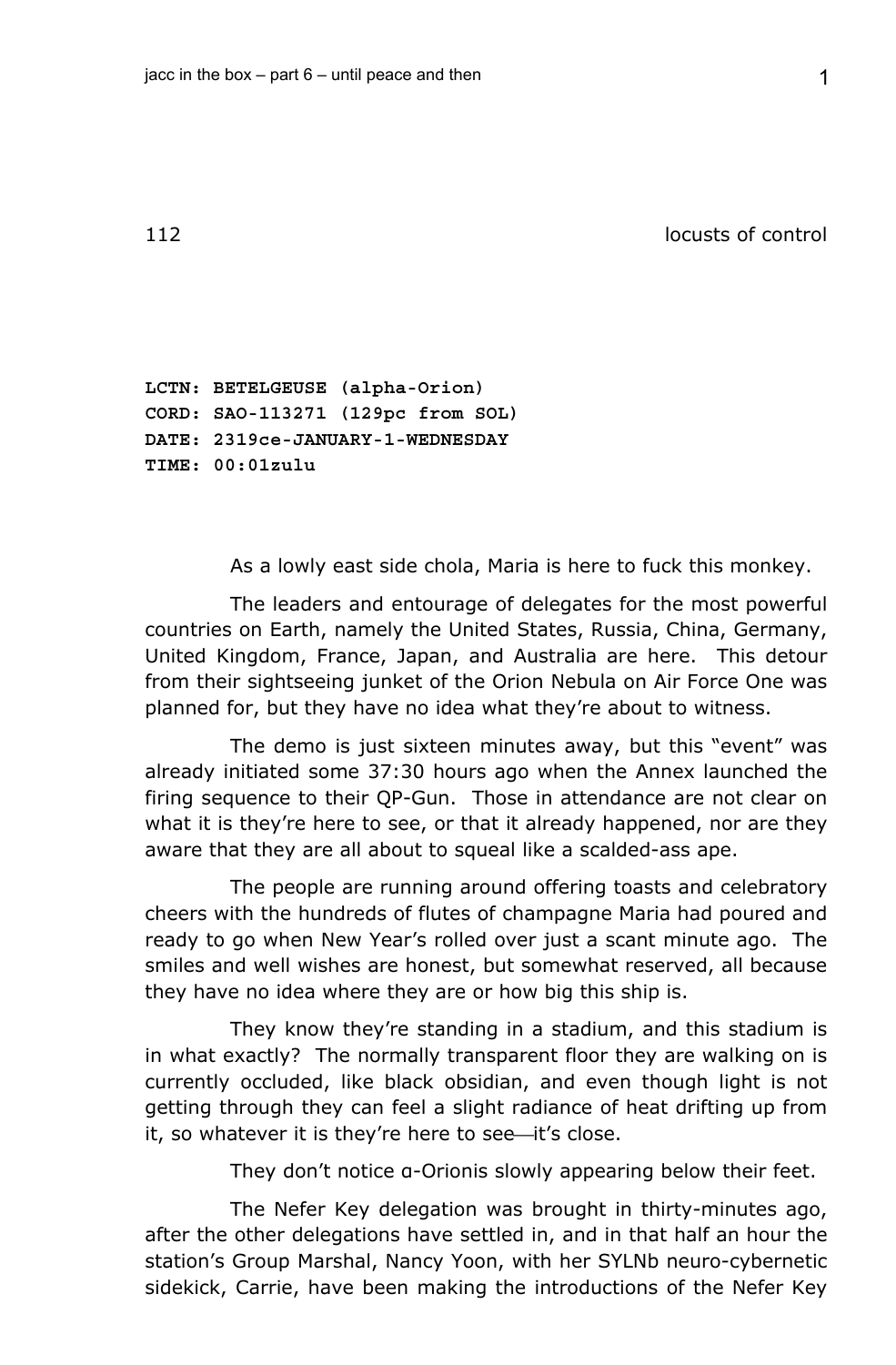delegates to each Earth delegation in order of importance.

Nancy timed it so that they would approach the United States last, leading into the New Year's rollover followed by good cheers from the crowd. With sparkling mead in hand, the toasts made by Nancy then President Mofid were well received, but during his toast, Jessica steps out of the portal at the top of the mid-point ramp.

Encased in an armed JACC this did not go unnoticed, and she looks doubly menacing with a BR1-M2 in hand, where she paths into Mofid's mind after the toast, <"Oi, *ya amar.* How ya doin' babe?">

Mofid smiles slightly as he thinks, <"I can't wait to see this! Is that you in the JACC at the top of the ramp?">

<"The only way I can hide out in plain sight."> Jessica steps to the side and adds, < "Twelve minutes, so look surprised, dude!">

With Jessica out of the pathway, Snoopy and Mooch emerge from the dark portal, and with their colorful plumage flowing around them they start down the ramp. Maria and Scott then exit the portal and follow those two towards the stadium floor below.

At the bottom of the ramp Mooch grabs a couple of glasses from the mead table, and as Maria and Scott step past them he hands one over to Snoopy. They raise their glasses to the crowd in salute, then slam back their drinks.

Mooch hands Snoopy another glass, "More glug, babe!"

Snoopy smiles, saying, "Oooh, don't mind if I do!"

Now stepping out to the middle of the stadium, Maria looks around while saying, "I wanna thank you all for coming today!"

Mofid shrugs, "It was the only way to get everyone here."

Maria nods, "Without raising suspicions, yes."

Next to Mofid, Luc is snacking on wasabi peas when he says, "We're here for that demonstration."

Maria points out, "Partially, true. There's more to it."

"I fear I'm to blame for this, correct?"

Maria smiles, "We are direct, aren't we."

Luc smiles back, "I learned from the best."

"Well, Mister de Prima, you're the<sup>"</sup>

Luc cuts her off, "Isn't tonight on a first name basis?"

Maria admires Luc because he is a fast learner, so while trying not to laugh she says, "Luc, the Nefer Key was simply the catalyst."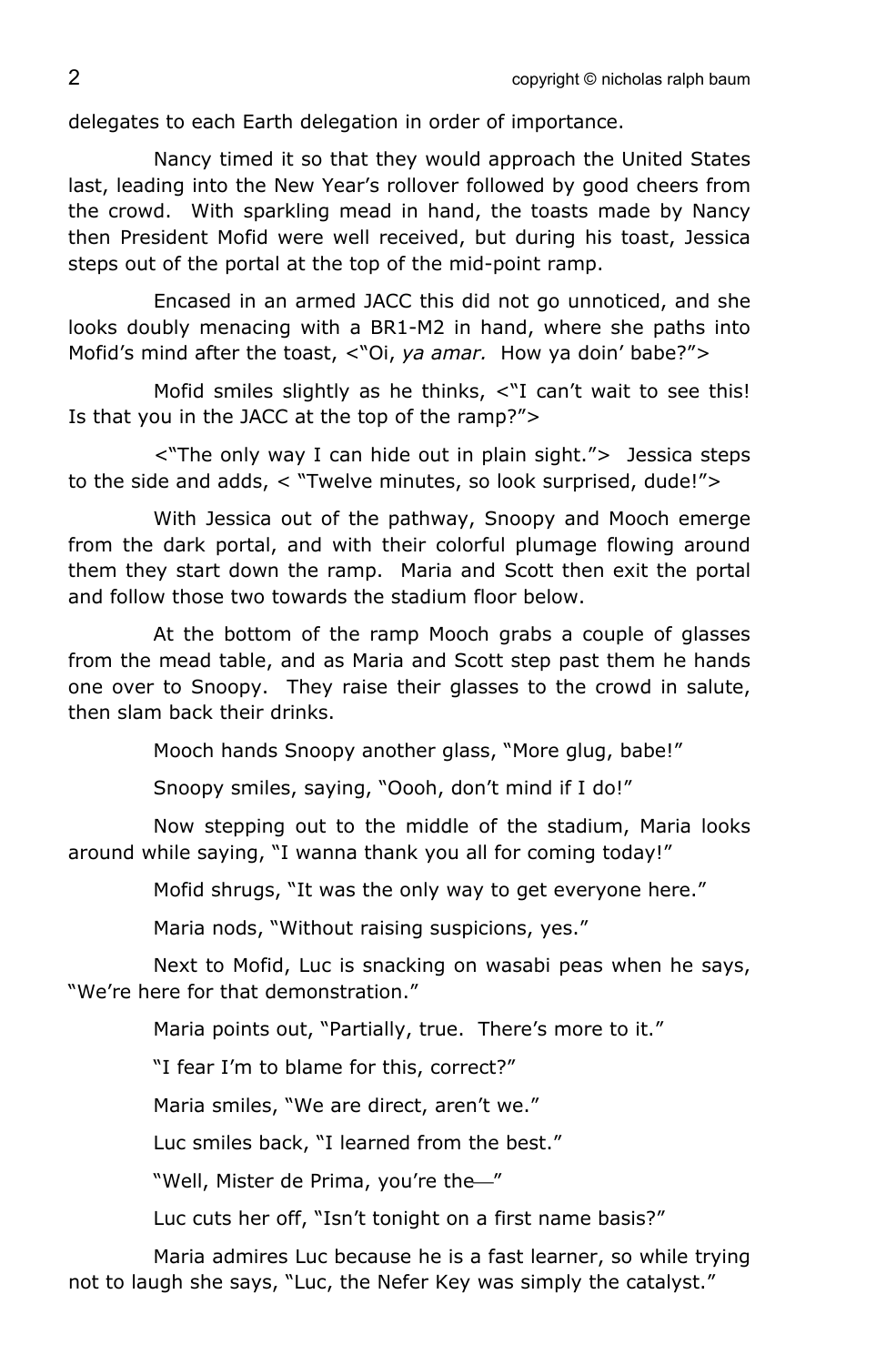Mofid shrugs, "What's going on was…inevitable."

Luc nods and asks, "Then I'm not to blame?"

Maria goes, "Luc, everybody here blames you, it's just that there is so much blame to go around we all get to bask in it!"

Luc looks long and hard at her, then asks, "So, this is not about me testing the Fly Swatter?"

Maria gives a low chuckle, "No, this is very much about you testing your *fecale s'arrêter*. You did twenty-seven test shots!"

Scott adds, "Twenty on a nebula behind M46, and seven on asteroids and comets inside the cluster."

Maria points out, "Testing a choke mechanism?"

Luc nods, "Yes, for particle convergence. We toyed with it for some time and now we finally installed it and shot tested-"

Maria cuts him off, "Twenty-seven shots. Not two or three, which I would expect after our meeting, then holstering it back up! No, you did twenty-seven, and I knew it was to test the choke, which needed to be tested and all, but...it got us ta thinking."

Luc nods big, saying, "So, you made your own quantum particle cannon. I was half expecting that, but this was quick!"

"We don't fuck around, Luc." Maria holds her hands up, gesturing to the ship around them, "See, we had the components in hand here, but we had to figure out how to make that magic happen!" She motions for Mooch and Snoopy to step forward as the massive tacnet holo-display fades in above with a model of the Carrie Nation, "I'll let these two give ya a run down on what they did!"

Snoopy steps up and puts his claws out to grab onto the virtual controls, as Maria says, "This is Master-Sergeant, Snoopy!"

Snoopy waves, "Hey, everyone!"

"And this is Gunnery-Sergeant, Mooch!" With Mooch bowing his head to the attendees, Maria adds, "As the project designer and manager, I'll have Mooch take the floor!"

Snoopy runs the display while Mooch addresses the crowd, "Like Marshal Ramirez said, we had all the tools in place. We simply needed to repurpose them!" He thumbs above himself, saying, "This is one of our battle stations, the Carrie Nation, aka, Hippo-One." Snoopy points things out like a game show hostess as Mooch continues with, "As you can see, we're at the bottom of the dish side, that little cavity there is the stadium we're currently in, and the floor is transparent to the outside, as you will see in just a few minutes."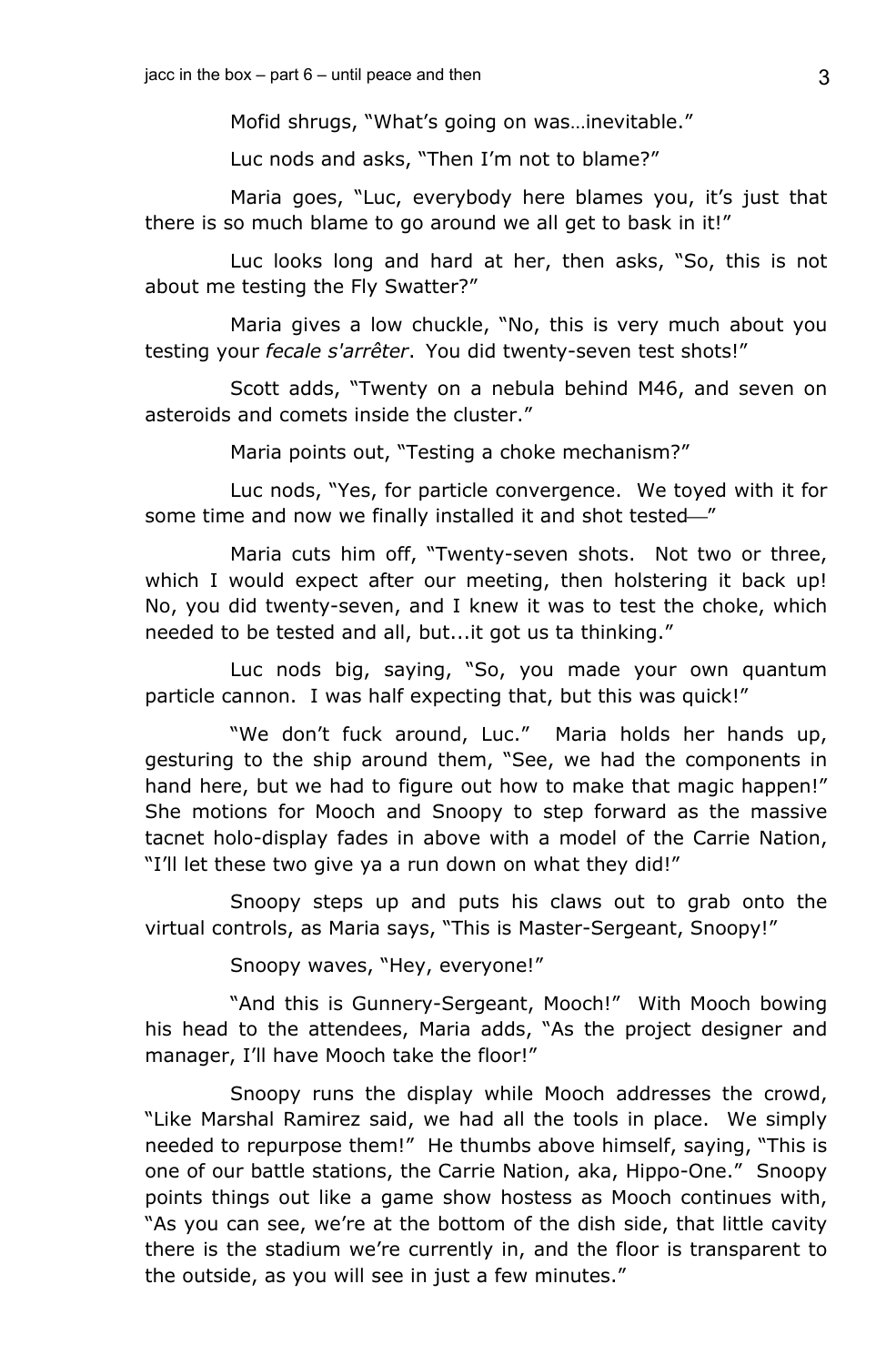Mofid knew about the Carrie Nation, so as planned he asks, "How big is this ship we're standing in?"

"Mister President, sir, it's diameter is six-point-nine kilometers across and two-point-two-five vertically, from center top to bottom."

The hush that comes over the crowd is noticeable as Mooch continues, "On the top of the station, what Snoopy is now pointing at, in the middle of the dome side, we had a plasma gun for the longest time that was kind of useless, that is until we got our claws on it. The spooling drum is four-hundred meters tall by four-hundred across, with the gun cylinder running through the middle of it. Reconfiguring the drum and gun from a plasma pulse mechanism to quantum particles was surprisingly easy, considering."

Mofid asks, "Considering what, Sergeant?"

"We had a huge budget and free rein over the project!"

Snoopy points to the massive magnetic variable aperture in center of the dish side, while saying, "A budget we barely touched."

Mooch nods in agreement, "Yes, a lot of the conversion was simply programing and recalibrating the drum, barrel, and the choke."

Luc asks Mooch, "You and Snoopy did most of the work?"

"No, sir, we did all of it."

Luc is humbled by that news, then asks, "What does it fire?"

"In terms of quantum particle mass?"

Luc nods, *yes*, saying, "It's size is, well it's big, sooo?"

Mooch turns to Maria who says, "Yours spools anywhere from zero-point-four-two, to maybe a half a gram. That correct?"

Luc holds up a wasabi pea, "About this much mass!"

She asks, "Were we close in our estimate?"

"Yes, point-four-eight grams."

"For today's demo we kinda wanted to go big!" Maria has already reached around the mead table and pulled a fired clay brick out, where she now tosses it onto the floor at Luc's feet. The thing tumbles, hangs on edge, then falls back with a resonate thud.

In visible shock, Luc blurts out, "You're kidding!"

Maria goes, "This is visually representative. The actual mass we spooled and launched, over thirty-seven hours ago, is a quarter of the size more than the brick at your feet, but ch'ya get the idea!"

Mooch adds, "Fourteen-hundred and forty-one grams."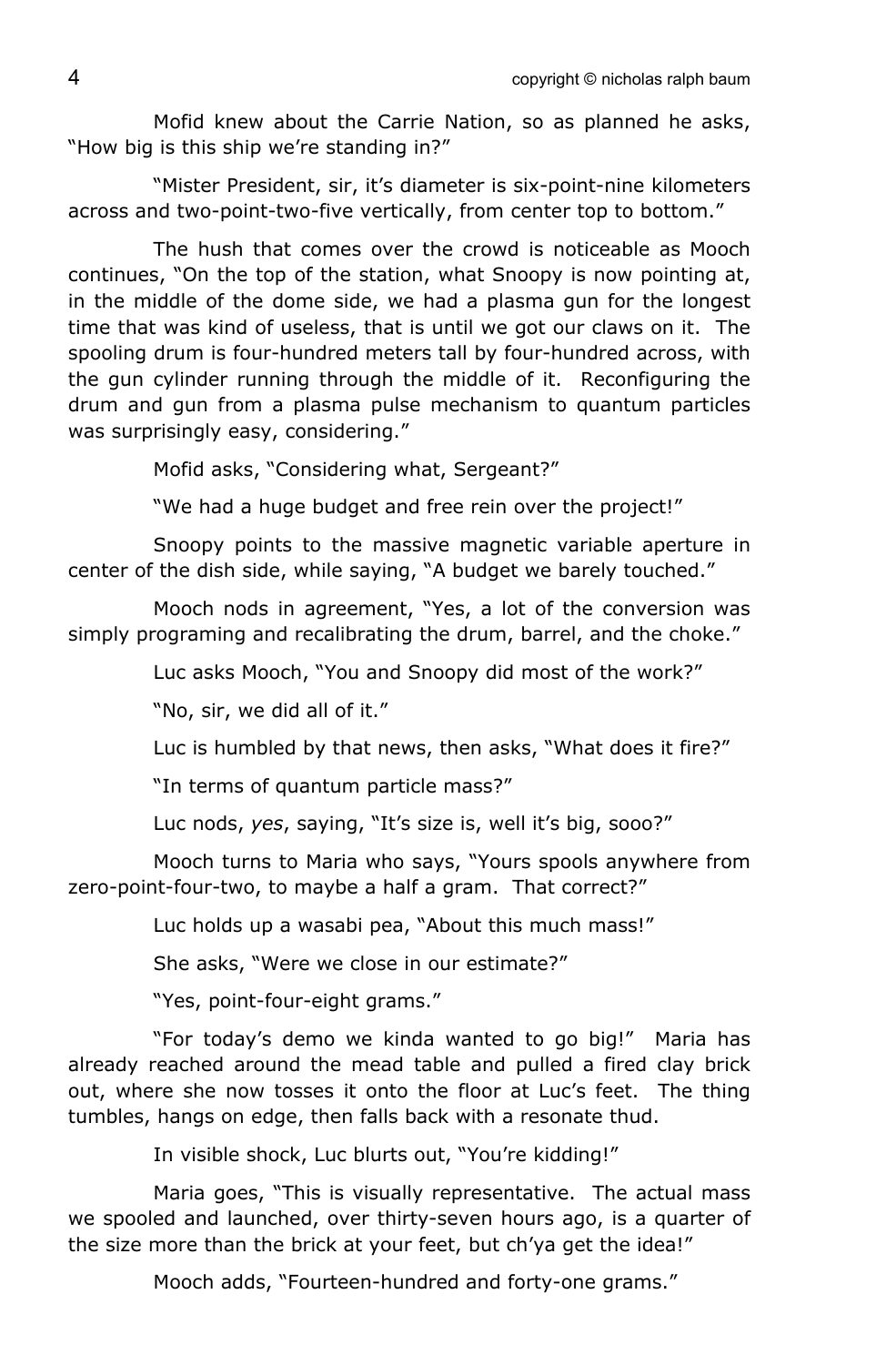Luc's jaw visibly drops, where he overcomes his shock to ask, "What's your gun's cascade to failure?"

Mooch asks, "Yours was, what, point-five-six or five-eight?"

Luc says, "Zero-point-five-eight."

"Ours is five-thousand, six-hundred and fifteen...grams. Our safe spooling limit is forty-eight hundred grams. Fifty-two hundred is allowed if we think we need to push it."

Mofid asks, "But your shot was fourteen-forty-one."

"Affirmative, sir."

Mofid shakes his head while quietly saying, "Jesus."

"Yes sir, the QP-Gun we ended up with is more...way more than a little on the excessive side."

"What did you shoot at with fourteen-hundred grams?"

"What did we shoot at?" Maria quietly wonders, then asks, "Guys, can you put up the tactical grid for everyone?"

Above the stadium the holographic tactical display goes up that shows the scale in astral units. All 125au from where they are to the star, the just over 3au from the surface to the point of impact at 0.5au short of the core, and another scale showing a smidge over 128au all the way back to the starting point—where they are now.

With the animation of the shot sequence sped up, Mooch goes, "The shot sequence was twenty-minutes and fifty-three seconds, which included both the nebula and coronal burns as well as the excavation cut to deliver nine-hundred and sixty grams to the target zone, a half an AU short of the core. We originally calculated and settled on six-hundred and forty grams to blow the target star, but we were asked to boost it by half...just for giggles."

Maria points out, "I wanted to make sure it got done."

Mofid asks, "What star are we talking about?"

"We had to go big! If we would have shot a brown or red dwarf there was no way of hiding it. If we blasted a red giant that's on its last leg then everyone would shrug and go about their day!"

Boxter speaks up, while looking down at the red giant that is appearing under their feet, "I believe we're talking 'bout, Betelgeuse?"

"Give that man a cigar!" Maria laughs, then points at him while asking, "By the way, how 're you and Piper doin'?"

Boxter snorts a laugh, saying, "With all the long faces and the White Star champagne, we're having a bloody good time of it!"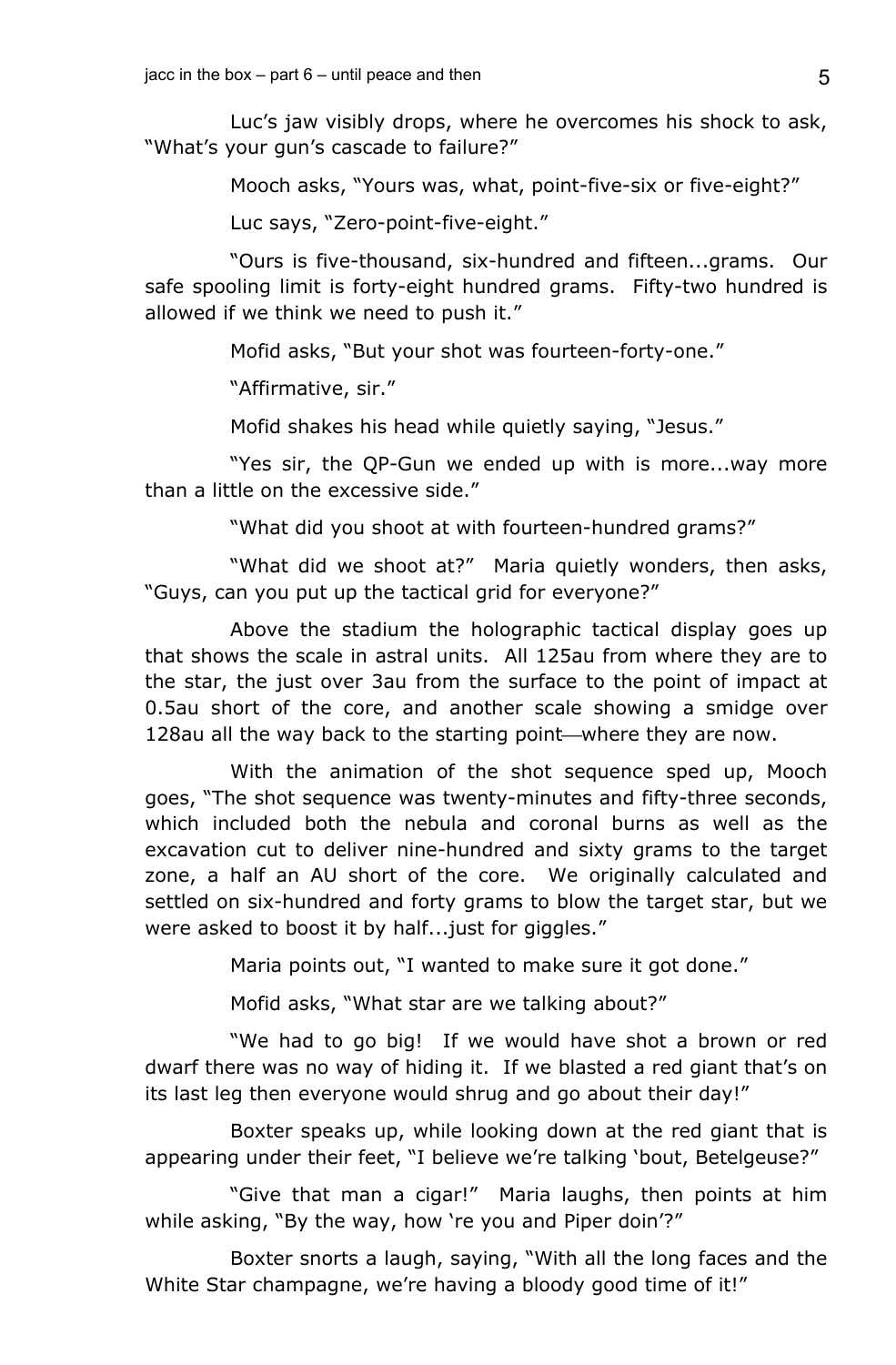Maria smiles, "We appreciate ya comin'! Try the mead yet?"

Boxter smiles, "Oh, we'll get to that shortly!"

Piper adds, "We be 'avin' ripper of a good time, Mar!"

Confused, the British Prime Minister asks, "We're going to watch you shoot the bloody thing off?"

Mofid tells him, "No, they already fired it."

Mooch says, "At ten-thirty hours, on the thirtieth."

Luc asks, "How many of these ships did you say you have?"

Maria goes, "We have a second one in this class. We also have three more that are twice the size and...all of their guns, plasma for these and gamma for the other three ships, have already been converted to the Q-P configuration."

Mofid shoulder's sag, "My god."

"But wait, there's more!" Maria nods up towards the display, where it switches over to the Iron Maiden and she points up to it, "Always busy, we've been building replacement platforms and the quad-pod engines in the back of the Iron Maiden can switch back and forth from thrusters to QP-Guns all with the flip of a switch."

Mofid asks, "All of these ships will be given this feature?"

Maria cringes slightly, "Well, they already have it."

Luc asks, "What's their mass output?"

Maria looks to Mooch who says, "Twelve grams...per engine."

Luc realizes, "And four engines per ship."

"Yes, that's max, not the cascade. Four engines, combined, is a hundred times more than what Delta Echo can put out."

Maria looks towards Boxter, and with a smile she asks him, "You didn't hear any of that, right Boxxy?"

Boxter is snickering as he fights to control the actual laughter in him, "I have...no...no idea what you're talking about, madame!"

Piper adds with wide-eyes, "Not a bloody clue!"

Nancy quietly tells Maria, "Two minutes."

Maria nods, points to the display and it switches over to the WormTrac model of the star blowing up from the inside.

Maria goes, "This is a real time data-model we captured over seventeen hours ago with a tool called WormTrac, but we synched the display here with the star that's about to blow so you can see what's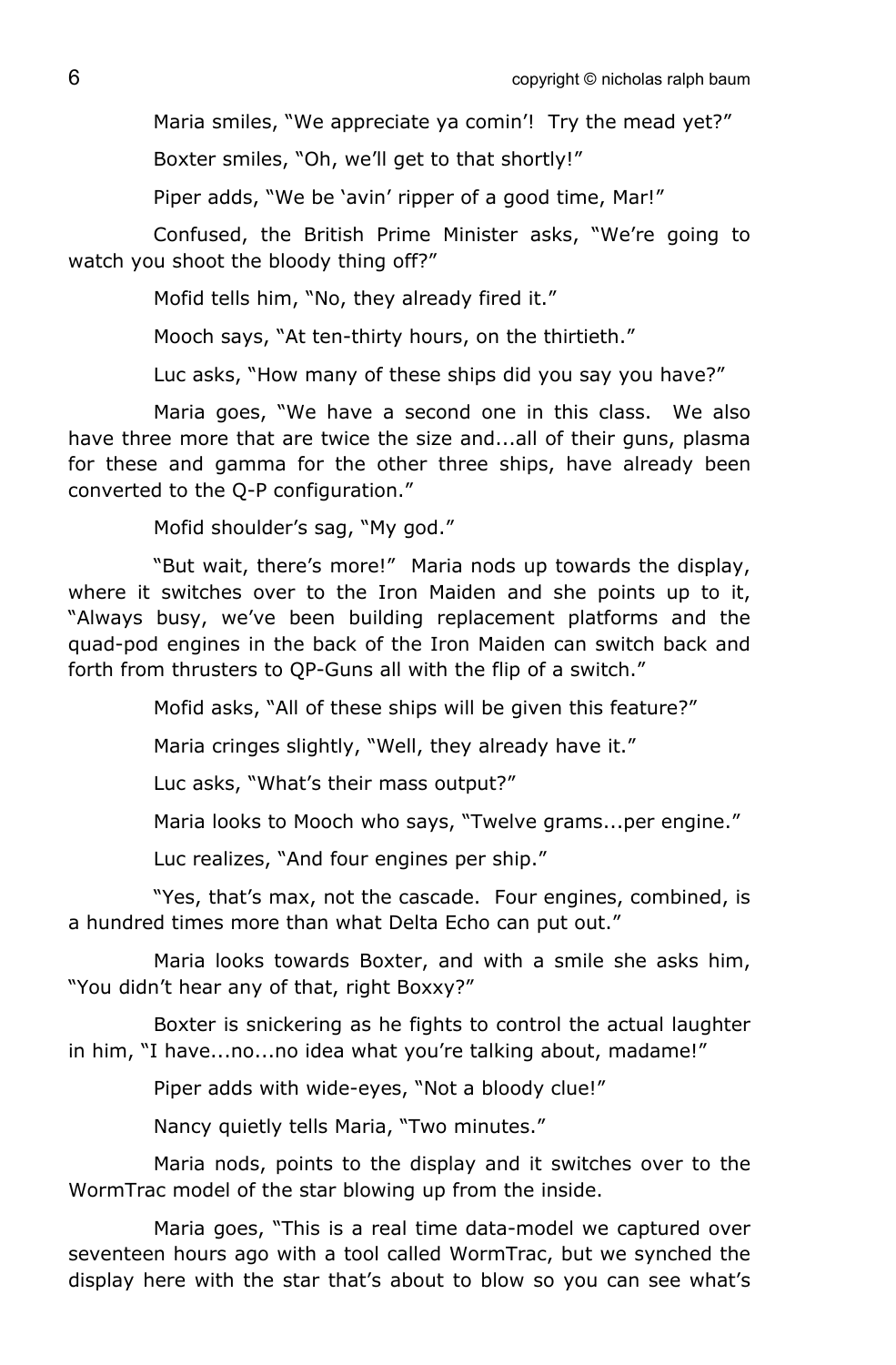going on inside without the nebula in the way."

Mooch goes on to say, "And it's about to pop."

Snoopy quietly adds to that with, "Enjoy the show!"

After a few seconds of silence, with everyone switching their gaze between the display above them and the image of alpha-Orion below their feet, Maria has a moment to think about things.

She looks towards Luc and says with a nod and a tight smile, "Ya know, Luc, when it comes to dick waving contests it's always about the size that you're swinging around. Now, from personal experience, the fact is it's how you use it that really matters. In the end, one's locus of control is of all importance."

Luc continues to look at the display above, wondering how they did this, seeing the inside of the star as it's exploding, so he asks Maria while pointing at the display, "This was captured in real time?"

"Yea, crazy hu?"

Luc then looks down at the red giant below their feet, and after a few seconds of gnawing on what Maria said he looks up at her and smiles, "Ya know Maria, by the looks of it, from where we're all sitting, to us, you guys in the Annex are the locusts of control."

Maria glows with delight by the insult, "I like that!"

Luc recoils slightly, "You're welcome?"

"I gotta make it a plaque for my desk!" Maria wags her finger at him, saying, "You got a way with words, Luc! We need to rub elbows a lot more than what we've been doin'."

Luc shrugs, "Okay?"

It was at that moment the star on the far side blows out and, like a bursting bubble on millisecond bullet-time, it pops with the explosive energy hitting the corona, and a massive-scorching volume of light bouncing off the nebula as it burns it away.

In the stadium the glow from the nova event is in a boxing match with the filter built within the floor. As the radiance increases the filter overcompensates and via this yo-yo effect the dying star is winning this contest—with it getting brighter inside the stadium each passing second. The only sound anyone here makes, in the short minute watching this, is Boxter and Piper cracking up with laughter and applause as Betelgeuse is being ripped apart.

At the one-minute mark, Maria turns to Nancy and tells her, "It's approaching nineteen minutes after the hour, babe."

Nancy nods in agreement, "Yep, it's time we boogie!"